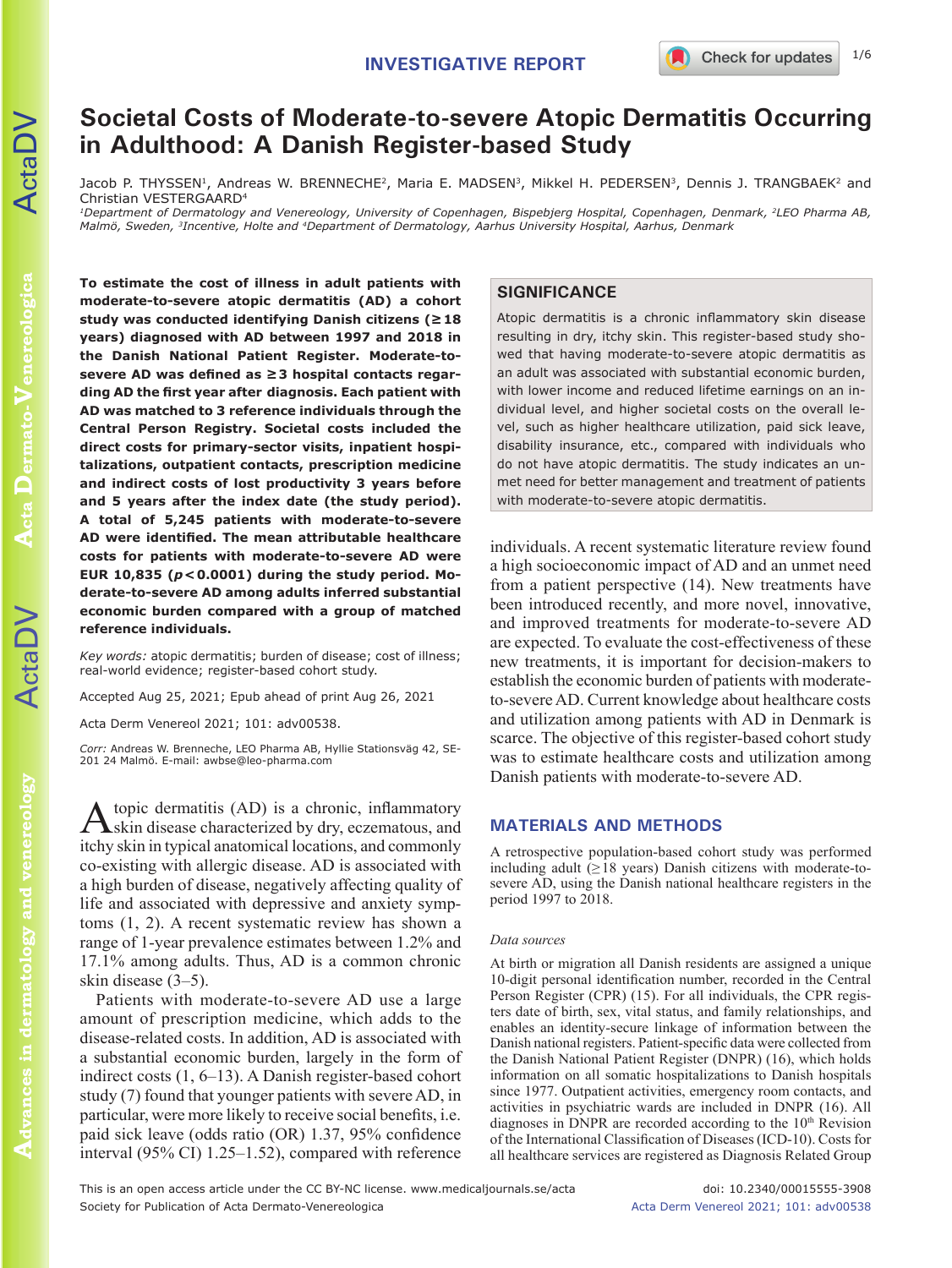(DRG) tariffs. Use of systemic drugs and biologics dispensed at Danish hospitals are recorded in DNPR as treatment procedure codes. Contacts and costs in primary care are recorded in the National Health Service Register (17). Data on all prescription medicine dispensed at Danish pharmacies are recorded in the Danish National Prescription Register (18). Data on income are recorded in the Income Statistics Register (19). The DREAM Database includes information on all public transfer payments administered by Danish ministries and municipalities; the database comprises data for all Danish residents (20).

#### *Study population*

Adult patients were defined as age  $\geq$  18 years at the first AD-related hospital contact, i.e. a hospital contact where AD was the primary diagnosis (ICD-10 diagnosis code: L20 including sub-levels). To ensure that patients were correctly diagnosed and reflects the anticipated treatment pattern in the Danish healthcare system, the patient population was limited to: (*i*) patients who appeared in the CPR at the time of diagnosis; (*ii*) patients who had received an AD diagnosis as a primary diagnosis at a dermatology department within 1 year after the patient's first AD-related hospital contact; (*iii*) patients who had their first hospital contact regarding AD in year 1997 or later; (*iv*) patients who had at least 3 hospital contacts for AD-related treatment in the first year after the index date; and (*v*) patients who had at least one contact with a primary care dermatologist within the study period (any diagnosis). The 5 inclusion criteria ensured that patients had presumed moderateto-severe AD.

For each patient with AD, 3 reference individuals with no history of AD in the DNPR were randomly selected from the CPR. Patients (i.e. patients with moderate-to-severe AD) and reference individuals were matched by sex, year of birth, and region of residence in the index year. The index year was defined as the year of the patient's first AD-related hospital (inpatient or outpatient) contact.

#### *Endpoints*

In estimating the healthcare costs of patients with moderate-tosevere AD, market prices (for prescription medicine, according to the Register of Medicinal Product Statistics), fees (for general practitioners and specialists, according to the National Health Insurance Service Register), and tariffs for hospital contacts (DRG tariffs for admissions and outpatient visits, according to the DNPR) were applied.

Productivity was proxied by earnings, as shown in the Danish Income Register (Appendix  $S1<sup>1</sup>$ ), allowing for an estimation of the cost of lost productivity. The mean number of weeks that patients and reference individuals received social benefits and paid sick leave was estimated from data in the Danish DREAM database. Healthcare utilization was estimated as the mean number of inpatient hospitalization and outpatient contacts per year, as well as the mean number of visits to a primary care dermatologist.

#### *Data analysis*

The study followed participants for 3 years prior to the index date, i.e. the date of first AD hospital contact (at the earliest, 1 January 1997), and up to 5 years after the index date, the date of death, emigration, or the end of follow-up (31 December 2018), whichever occurred first. For all analyses, the outcomes of patients with moderate-to-severe AD were compared with the outcomes of matched reference individuals in the study period. The societal costs of AD were estimated on an individual level as both actual

costs and attributable costs. Actual costs were estimated as the patients' and reference individuals' mean costs in year t relative to the index date. Attributable costs were estimated as patients' actual costs in year *t* minus the reference individuals' actual costs in the same year. A *t*-test was applied to examine whether the actual costs were significantly different between patients and reference individuals. General linear hypothesis testing was applied to test for significant differences in total healthcare costs and earnings across the full study period (21). To test the robustness of the results, a sensitivity analysis was performed, changing the definition of patients with moderate-to-severe AD to have at least 2 (instead of 3) hospital contacts in the first year after the index date.

Patients with 3 or more AD contacts per year in the first 4 years after the index date (year 0 to year 3) were identified as a subgroup, and the mean individual healthcare costs during the study period were estimated.

In the case of AD, it is thought unlikely that the index date, here defined as the patient's first AD-related hospital contact, reflects the true onset of the disease. This would invalidate the differencein-difference approach (Appendix  $S1<sup>1</sup>$ ) to estimating the cost attributable to AD, since patients are probably affected by the disease prior to the index date. For that reason, the difference-in-actualcosts approach was used to estimate the costs attributable to AD.

Data management and statistical analyses were carried out using SAS statistical software (9.4, SAS Institute, Inc., Cary, NC, USA).

#### *Ethical considerations*

The study was register-based and complied with the regulations set up by the Danish Data Protection Agency (J. nr. 2014-54-0664). No ethical approval was needed.

# **RESULTS**

A total of 18,866 persons were identified in DNPR between 1997 and 2018 with a primary diagnosis code of AD, registered at a dermatology department. Among these, 7,167 patients were excluded because they had fewer than 3 AD-related hospital contacts in the year following the index date, and 1,633 patients were excluded because they had no contact with a primary care dermatologist during the study period. A total of 4,821 patients were excluded because they had their first ADrelated hospital contact before the age of 18 years. In total, the study population comprised 5,245 patients with presumed moderate-to-severe AD ([Fig. S1](https://www.medicaljournals.se/acta/content/abstract/10.2340/00015555-3908)<sup>1</sup>). Among the study population,  $63.8\%$  were female and the mean  $\pm$  standard deviation (SD) age at the index date was  $35.2 \pm 14.9$ years (**Table I**).

## *Healthcare costs*

The individual mean yearly healthcare costs were significantly higher throughout the study period among patients with moderate-to-severe AD compared with their matched reference individuals (Table  $SI<sup>1</sup>$ ). The mean  $\pm$  SD individual healthcare costs for each of the 3 years preceding the index date were EUR  $1,870 \pm 4,304$ , EUR  $1,986 \pm 4,606$ , and EUR  $2,491 \pm 5,713$ , respectively. On average, this is EUR 625 higher  $(p<0.0001)$  than the costs in the group of matched reference individuals  $(Table SI<sup>1</sup>)$  $(Table SI<sup>1</sup>)$  $(Table SI<sup>1</sup>)$ .

ActaDV

<sup>).</sup> <sup>1</sup>https://www.medicaljournals.se/acta/content/abstract/10.2340/00015555-3908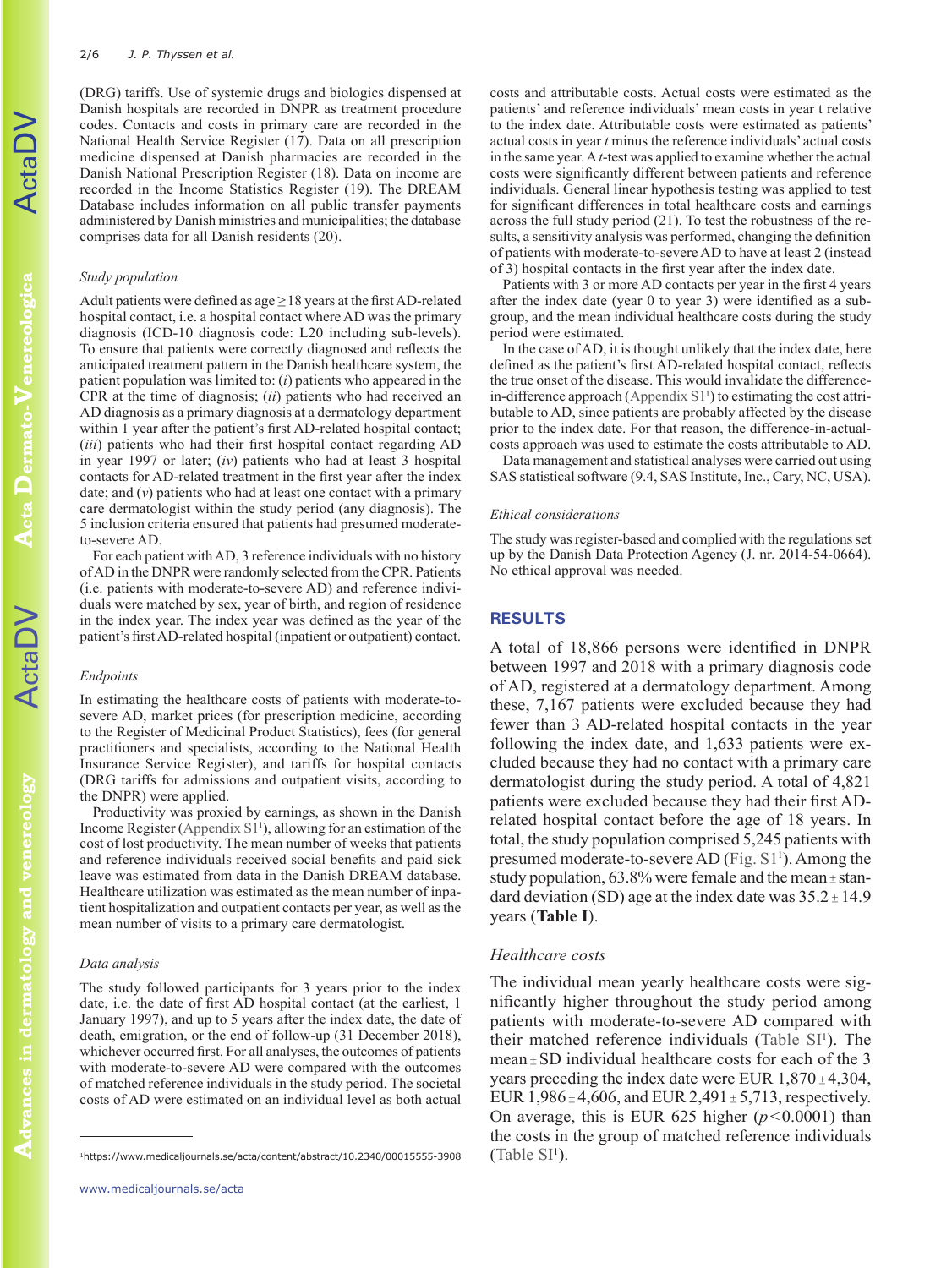**Table I. Characteristics of the patients in the study population, including geographical distribution and disease characteristics of the patients included in the study population in the index year**

| Characteristics                            | Full population  | Subgroup        |  |  |
|--------------------------------------------|------------------|-----------------|--|--|
| Demographic characteristics                |                  |                 |  |  |
| Patients, n                                | 5,245            | 422             |  |  |
| Age, years, mean $\pm$ SD                  | $35.22 \pm 14.9$ | $39.3 \pm 15.2$ |  |  |
| Share female, n (%)                        | 63.8 (0.48)      | 50.7 (0.50)     |  |  |
| Years of education, n (%)                  |                  |                 |  |  |
| Patients $n$ (%)                           | 13.39 (2.48)     | 13.28 (2.47)    |  |  |
| Reference individuals n (%)                | 13.13 (2.65)     | 13.10 (2.66)    |  |  |
| Geographical distribution, n (%)           |                  |                 |  |  |
| Capital Region                             | 49.5 (0.50)      | 43.8 (0.30)     |  |  |
| Region Zealand                             | 8.6(0.28)        | 10.7(0.35)      |  |  |
| Southern Denmark                           | 19.0 (0.39)      | 14.2 (0.44)     |  |  |
| Central Jutland                            | 20.2(0.40)       | 26.5(0.21)      |  |  |
| Northern Jutland                           | 2.7(0.16)        | 4.7(0.52)       |  |  |
| Disease characteristics, n (%)             |                  |                 |  |  |
| Non-AD hospitalizations in index year      | 2.4(5.21)        | 2.4(5.2)        |  |  |
| AD-related hospital contacts in index year | 9.8(10.4)        | 16.2 (15.8)     |  |  |
| Contacts with dermatologist in index year  | 1.9(6.4)         | 4.7(11.7)       |  |  |

Educational attainment is reported for both patients and reference individuals, as this variable was not included in the matching procedure.

Subgroup was defined as patients with 3 or more AD contacts per year in the first 4 years after index date (year 0 to year 3). SD: standard deviation; AD: atopic dermatitis

The difference in healthcare costs were largest in the first year following the index date, with an estimated individual mean  $\pm$ SD healthcare cost of EUR 4,930 $\pm$  6,813) for patients with AD and EUR  $1,572 \pm 3,078$  for the matched reference individuals  $(p<0.0001)$ . In the years following (years  $1-5$ ), the healthcare costs for patients decreased, but remained higher than the costs during the years leading up to patients' first AD-related hospital contact. The difference in mean healthcare costs between patients and reference individuals almost doubled in the years following the index year (years 1–5), to EUR 1,120  $(p<0.0001)$ , compared with the 3 years prior to the index date. In total, the attributable healthcare costs for patients with moderate-to-severe AD were estimated to be EUR 10,835 (*p*<0.0001) during the study period (**Fig. 1**).

### *Cost of prescription medicine*

Patients with moderate-to-severe AD had a higher utilization of prescription medicines throughout the study

period ([Table SII](https://www.medicaljournals.se/acta/content/abstract/10.2340/00015555-3908)<sup>1</sup>). The individual mean annual cost of prescription medicines for patients with moderate-tosevere AD was EUR 169 (*p*<0.0001) (95.5%) higher than for people in the reference group, corresponding to estimated attributable costs of prescription medicine of EUR 1,521 ( $p < 0.0001$ ) for patients with moderateto-severe AD during the study period. The difference in costs associated with use of antibiotics for topical use, corticosteroids and other dermatological preparations accounted for 35% of the difference.

## *Healthcare utilization*

Patients with moderate-to-severe AD had a higher number of both non-AD-related hospital contacts and outpatient contacts in the 3 years prior to their first ADrelated hospital contact. On average, patients had 0.1 more inpatient hospitalizations  $(p<0.0001)$  and 0.66 more outpatient contacts  $(p<0.0001)$  compared with reference individuals (Table SIII<sup>1</sup>). During this period, 32.2% of the patients' inpatient hospitalizations were within the medical specialty of orthopaedic surgery and 16.3% of outpatient contacts were within the medical specialty of dermato-venereology, which constituted the 2 most frequently registered medical specialties. The difference in healthcare utilization amounted to an increased cost of EUR 1,166 ( $p < 0.001$ ) during the 3 years prior to the index date, corresponding to 62% of the difference in total healthcare costs between patients and reference individuals in this period ([Table S](https://www.medicaljournals.se/acta/content/abstract/10.2340/00015555-3908)IV<sup>1</sup>). The number of non-AD-related inpatient hospitalizations and outpatient contacts remained stable and significantly higher for patients during the entire study period.

By definition, neither the patients nor the reference individuals had any AD-related inpatient hospitalizations or AD-related outpatient contacts during the first 3 years of the study period (year  $-3$  to year  $-1$ ). Patients had a mean of  $8.78 \pm 7.79$  AD-related outpatient contacts and  $0.14 \pm 0.47$  AD-related inpatient hospitalizations during the first year after the index date [\(Table SI](https://www.medicaljournals.se/acta/content/abstract/10.2340/00015555-3908)II<sup>1</sup>), amounting



**Fig. 1. Mean healthcare costs in the sample of patients with moderate-tosevere atopic dermatitis (AD) and in the matched sample of reference individuals in each year relative to the index date, in Euro (EUR).**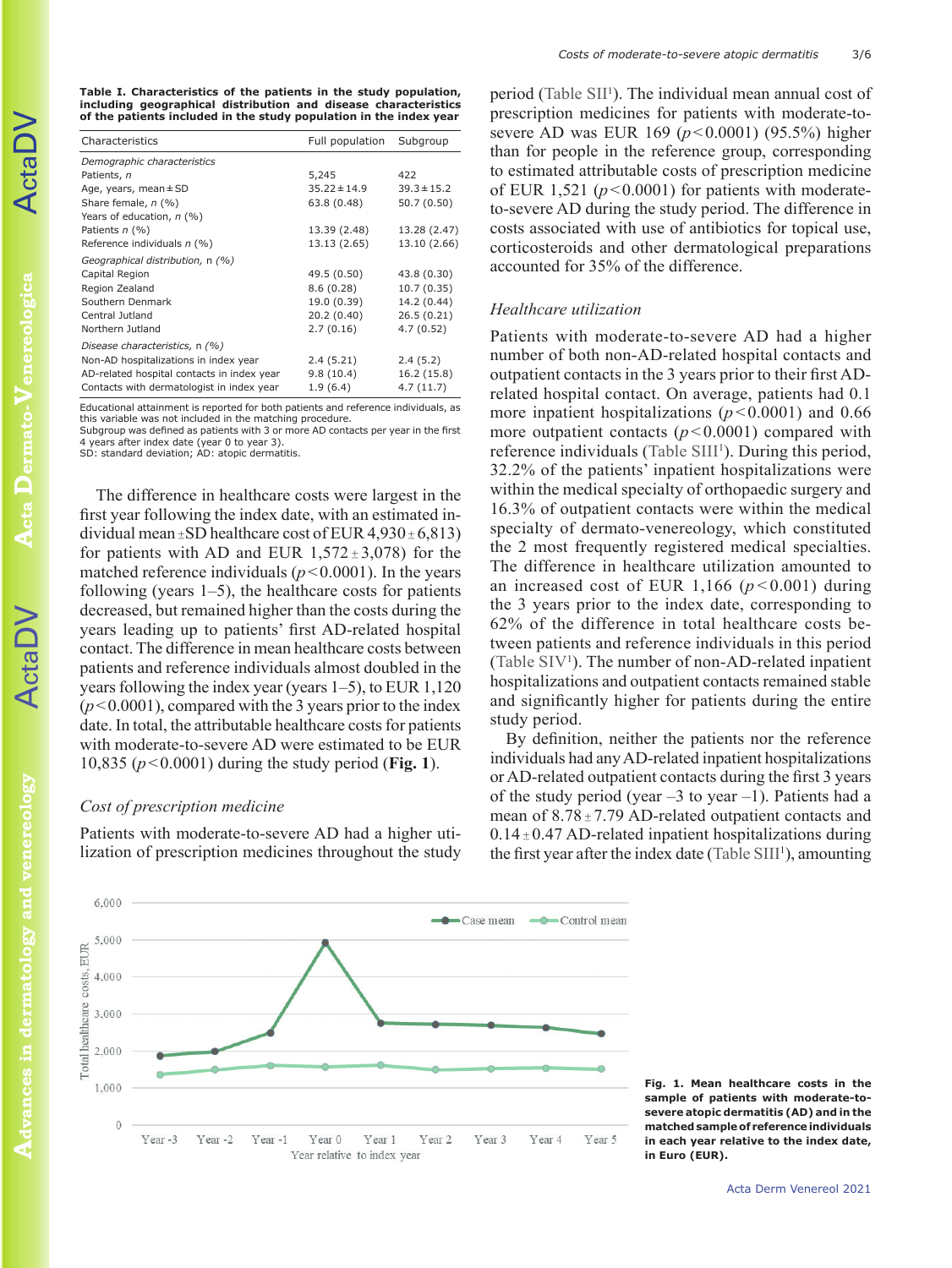to a cost of EUR  $2,592 \pm 122$ , corresponding to 53% of the healthcare costs for patients in the index year.

Patients with moderate-to-severe AD had a mean of  $2.17 \pm 5.42$  and  $2.77 \pm 6.21$  visits to a primary care dermatologist 3 and 2 years prior to their first AD-related hospital contact, respectively ([Table SI](https://www.medicaljournals.se/acta/content/abstract/10.2340/00015555-3908)II<sup>1</sup>). For these patients, the number of visits to a primary care dermatologist increased to a mean of  $6.54 \pm 9.85$  visits in the year prior to their first

AD-related hospital contact. This amounted to a cost of EUR 221 $\pm$ 368, corresponding to 9% of the patients' healthcare costs in the year prior to the index date, and explains 24% of the difference in total healthcare costs between patients and reference individuals in that year. In the period following the index date, patients' frequency of visits to the primary care dermatologist decreased to an average of  $1.3 \pm 0.023$  visits per year.

## *Effect on gross earnings*

AD had a considerable effect on earnings, reducing them by EUR 1,331 per year, on average, vs reference individuals, in the 5 years following the index date equivalent to a 4.1% reduction and implying a lifetime earnings loss of EUR 42,789 (Appendix  $S2<sup>1</sup>$ ) for the average patient from age 18 years to retirement at age 65 years and a loss of EUR 214 million in total for the current (2018) prevalent population of 4,999 patients.

There was a non-significant difference in yearly earnings of EUR  $-27$ , EUR  $-177$  and EUR  $-66$  (*p*-values 0.40, 0.38 and 0.40, respectively) in the 3 years prior to the index date between patients and reference individuals (**Table II** and **Fig. 2**). The difference in gross earnings between patients and reference individuals increased from a mean of EUR –90 $\pm$ 456 in the years prior to the index date to EUR  $-1,331 \pm 296$  per year in the 5 years following the index date.

The probability of receiving disability insurance increased from 4.78% in the first year after the index date, to 7.12% 5 years after the index date, and the increase was 4.2 times larger than the corresponding increase for the matched reference individuals. The total productivity



loss per patient attributable to AD was estimated to be EUR 8,256 ( $p=0.0002$ ) during the study period.

# *Sensitivity and sub-group analysis*

A sensitivity analysis with an inclusion criterion of at least 2 AD-related hospital contacts yielded comparable results to the main analysis. To explore whether the results were driven by a subset of individuals with high healthcare resource utilization, a sub-group of 422 patients with continuous AD contacts during the 4 years after the index date was identified. Compared with the main study population, the mean healthcare cost among this sub-population in the index year were 58% higher and remained higher in the following years (years 1–5) ([Fig. S2](https://www.medicaljournals.se/acta/content/abstract/10.2340/00015555-3908)<sup>1</sup> ). The attributable costs of AD among patients with continuous contacts was estimated as EUR 25,093  $(p<0.0001)$  during the study period, which is 132% higher compared with the attributable healthcare costs in the study population. In total, it was estimated that the total productivity loss per patient in the sub-population attributable to AD was EUR 46,823 ( $p < 0.0001$ ) during the study period, which is a difference of 467% compared with the study population (Fig.  $S3<sup>1</sup>$ ).

#### **DISCUSSION**

This study documented a substantial economic burden of patients with presumed moderate-to-severe AD in Denmark.

The calculated prevalence from this analysis of moderate-to-severe AD diagnosed in adulthood in Denmark was at least 108 per 100,000 persons, with a large

|  |  | Table II. Gross earnings per year relative to index date, in Euro (EUR) |  |  |  |  |  |  |  |  |  |  |
|--|--|-------------------------------------------------------------------------|--|--|--|--|--|--|--|--|--|--|
|--|--|-------------------------------------------------------------------------|--|--|--|--|--|--|--|--|--|--|

| Gross earnings                                           | Year $-3$           | Year $-2$           | Year $-1$           | Year 0              | Year 1              | Year 2              | Year 3              | Year 4              | Year 5              |
|----------------------------------------------------------|---------------------|---------------------|---------------------|---------------------|---------------------|---------------------|---------------------|---------------------|---------------------|
| Patients, mean (SD)                                      | 27,599<br>(30,823)  | 28,482<br>(28, 793) | 29,672<br>(29, 686) | 30,013<br>(31, 185) | 30,625<br>(31, 335) | 31,481<br>31,434)   | 32,748<br>(33, 165) | 33,976<br>(35, 261) | 34,098<br>(67, 481) |
| Patients                                                 | 5,046               | 5,245               | 5,245               | 5,245               | 5,163               | 4,970               | 4,738               | 4,484               | 4,163               |
| Reference individuals, mean (SD)                         | 27,626<br>(19, 214) | 28,660<br>(19,149)  | 29,737<br>(19, 868) | 31,271<br>(29, 831) | 31,963<br>(21, 747) | 32,788<br>(21, 215) | 33,760<br>(20, 616) | 34,855<br>(23, 666) | 36,289<br>(41, 945) |
| Number                                                   | 15,077              | 15,656              | 15,656              | 15,656              | 15,410              | 14,831              | 14,135              | 13,373              | 12,410              |
| Difference between patients and<br>reference individuals | $-27$               | $-177$              | -66                 | $-1,258$            | $-1,338$            | $-1,307$            | $-1,012$            | $-879$              | $-2,191$            |
| <b>SD</b>                                                | (667)               | (616)               | (617)               | (718)               | (621)               | (616)               | (631)               | (688)               | (1,308)             |
| <i>p</i> -value                                          | 0.399               | 0.383               | 0.397               | 0.086               | 0.039               | 0.042               | 0.110               | 0.176               | 0.098               |

The table presents the mean and standard deviations (SD) of gross earnings in the selected sample of patients with moderate-to-severe atopic dermatitis (AD) (patients) and in the matched sample of reference individuals in each year relative to the index date. In addition, the table presents the differences in mean gross earnings between patients and their matched reference individuals. Last, the table presents the *t*-statistic and the *p*-value of a *t*-test for the difference in gross earnings.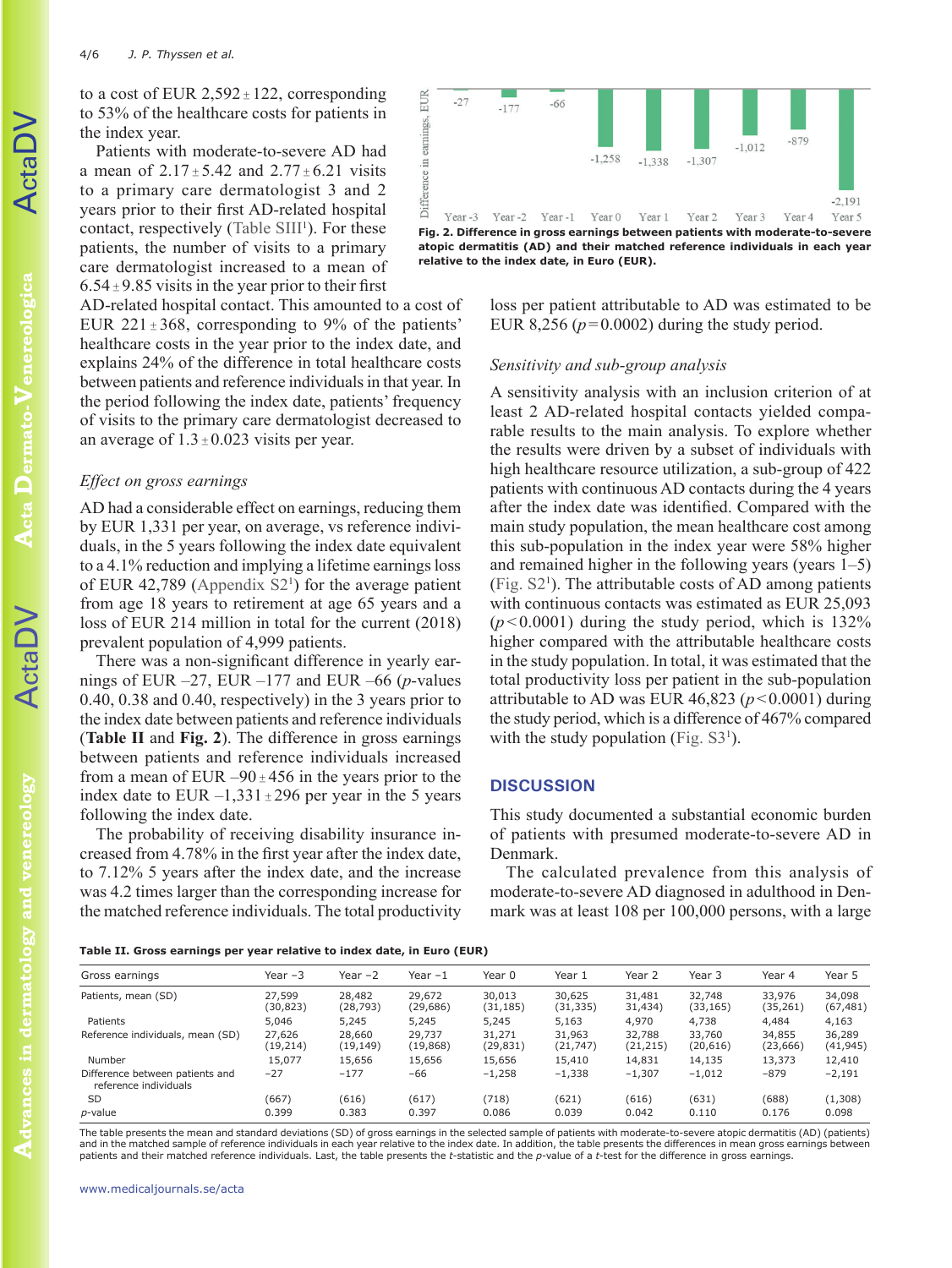ActaDV

geographical variance of high prevalence in urban areas and low prevalence in rural areas. This may be explained by reduced access to tertiary care in specific rural areas (e.g. Northern Jutland) in the study period. Hence, patients with moderate-to-severe AD may have received treatment from a secondary care dermatologist instead, and thus were not included in the study population.

The cost-of-illness analysis showed that patients had significantly higher individual healthcare costs than reference individuals in the study period. Management and treatment of patients with moderate-to-severe AD in Denmark is associated with an attributable yearly cost of AD to the healthcare sector of EUR 5.6 million (Appendix  $S1<sup>1</sup>$ ). This is well illustrated by the average patient in this sample having the first AD-related hospital contact at age 35 years, and imposing attributable healthcare costs of nearly EUR 55,400 during adulthood, from 18–65 years of age. The results indicate that the individual healthcare costs associated with moderateto-severe AD in Denmark are similar to psoriasis (22) and the individual direct cost attributable to AD is 96% higher than that of asthma  $(23)$ .

In the 3 years prior to the index date, patients, on average, had more than 11 visits to their primary care dermatologist, and more than 6 of these took place in the year prior to the index date, indicating treatment failure with the primary care dermatologist. The results suggest that shifting treatment for these patients from the primary care dermatologist to the hospital would significantly reduce the patients' need for consultations, as the total number of AD contacts, i.e. in hospital and in the primary sector, decreased after the index date. A recent Danish register study (24) also found a higher number of visits to the primary care dermatologist in the year prior to the index date, but a lower mean number of visits, as the study population included mild, moderate, and severe AD in both children and adults. That study (24) highlights considerable differences in treatment patterns between primary and secondary care and the hospital. The reduced number of AD contacts after the index date in the current study supports that finding.

The results of this study indicate that the patients saw reductions in gross earnings after their first AD-related hospital diagnosis, as the difference in gross earnings between patients and reference individuals increased from the years prior to the index date to the 5 years of follow-up. This may be explained by high disease burden despite treatment, and, to a degree, that it affects productivity, increases sick leave, etc.

Similar to an earlier Danish study, the current study showed that patients with moderate-to-severe AD are more likely to receive disability insurance (7). It was shown that 2.3%-point more patients with moderate-tosevere AD received disability insurance 5 years after their first AD-related hospital contact, implying an additional

societal attributable cost of EUR 106.4 million in the period from the index date until retirement.

## *Strengths and limitations*

The strengths of this study included its retrospective register-based design, including all patients with a hospital-registered diagnosis of AD registered in the period from 1997 to 2018. The ICD-10 code of AD in the Danish National Patient Register was validated in a recent study by Andersen et al. (25). The large study population reduced the risk of random variation in the study's cost estimates.

In the current study, indirect costs were limited to lost productivity; however, the cost associated with social benefits attributable to the disease should also be taken into consideration in the assessment of the total cost and expenses to society, which herein may imply an underestimation of the indirect costs. Conversely, using Danish registers, only patients with hospital-seeking behaviour are identified, which may imply an overestimation of the total costs. The true prevalent moderate-to-severe AD population could not be identified via the registers. This means that caution should be taken before extrapolating results beyond the included population. It was not known whether reference individuals had mild AD. This was an inherent uncertainty given the study methodology, which presumably resulted in slightly underestimated cost differences between patients and reference individuals. Patients with an AD diagnosis before the age of 18 years were excluded from this study. The consequences of this on the cost estimates are unclear. Full 9-year follow-up was possible only for patients and controls with an index date before 2014. The study relied on costs collected for other purposes, and costs such as the cost of short-term sick leave, transportation time related to consultations, and informal care provided by friends and family were not included, as this data is not available in the registries. Information on non-prescription treatment, including special types of emollients, are not captured in Danish registers. Hence, the use and costs of these are not included herein.

Using Danish registers, it was only possible to identify the date of first hospital contact regarding AD. This was used as the index date, although it was unlikely that this date reflected the incidence of the disease. This was mitigated by ascribing the difference in direct and indirect costs between patients and reference individuals prior to the index date to the patients' AD.

## *Conclusion*

Moderate-to-severe AD among adults was associated with substantial economic burden, highlighting an unmet need with regard to better management and treatment of patients with moderate-to-severe AD.